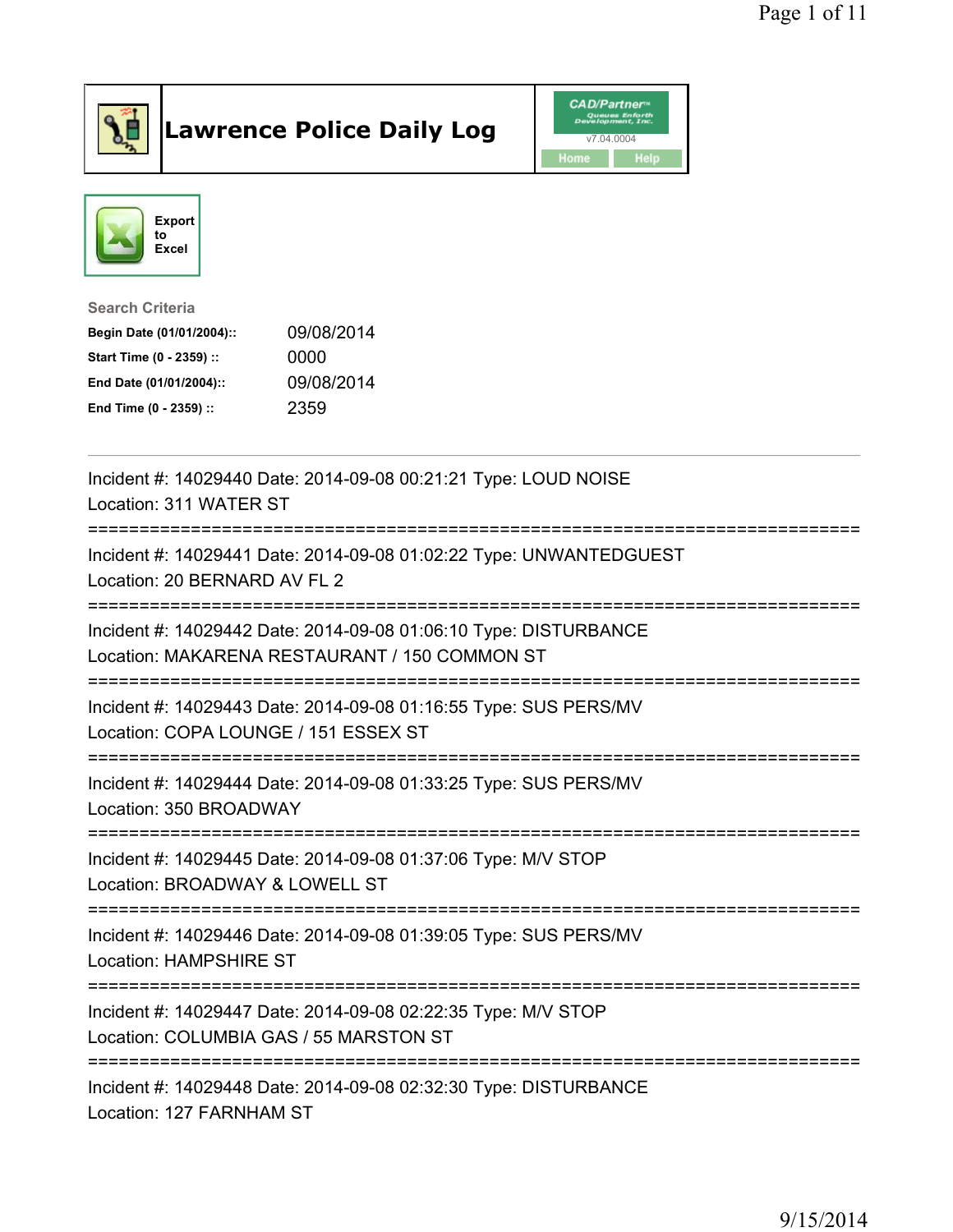| Incident #: 14029449 Date: 2014-09-08 02:47:48 Type: M/V STOP<br>Location: HAMPSHIRE ST & HAVERHILL ST                                 |
|----------------------------------------------------------------------------------------------------------------------------------------|
| Incident #: 14029450 Date: 2014-09-08 03:03:18 Type: ASSSIT AMBULANC<br>Location: 10 HAWLEY ST                                         |
| Incident #: 14029451 Date: 2014-09-08 03:19:32 Type: M/V STOP<br>Location: HAMPSHIRE ST & LOWELL ST<br>=============================== |
| Incident #: 14029452 Date: 2014-09-08 03:54:17 Type: ALARMS<br>Location: ODAR OFFICE / 439 S UNION ST                                  |
| Incident #: 14029453 Date: 2014-09-08 04:20:26 Type: CK WELL BEING<br>Location: NEW BALANCE ATHLETIC SHOE CORP / 5 S UNION ST          |
| Incident #: 14029454 Date: 2014-09-08 06:15:36 Type: M/V STOP<br>Location: FRANKLIN ST & HAVERHILL ST<br>==========================    |
| Incident #: 14029455 Date: 2014-09-08 06:55:02 Type: ALARMS<br>Location: 1 COMMONWEALTH DR<br>==================<br>----------------   |
| Incident #: 14029456 Date: 2014-09-08 07:19:07 Type: FIGHT<br>Location: NIGHTINGALE CT & WATER ST                                      |
| Incident #: 14029457 Date: 2014-09-08 07:32:30 Type: HARASSMENT<br>Location: 8 DIAMOND ST #22                                          |
| Incident #: 14029458 Date: 2014-09-08 07:39:48 Type: AUTO ACC/NO PI<br>Location: E HAVERHILL ST & FERRY ST                             |
| Incident #: 14029459 Date: 2014-09-08 07:40:41 Type: STOL/MV/PAS<br>Location: 58 CONGRESS ST                                           |
| Incident #: 14029460 Date: 2014-09-08 07:46:51 Type: DISORDERLY<br>Location: 48 HOLLY ST                                               |
| Incident #: 14029461 Date: 2014-09-08 08:11:45 Type: TOW OF M/V<br>Location: 64 SHATTUCK ST                                            |
| Incident #: 14029462 Date: 2014-09-08 08:31:07 Type: UNKNOWN PROB                                                                      |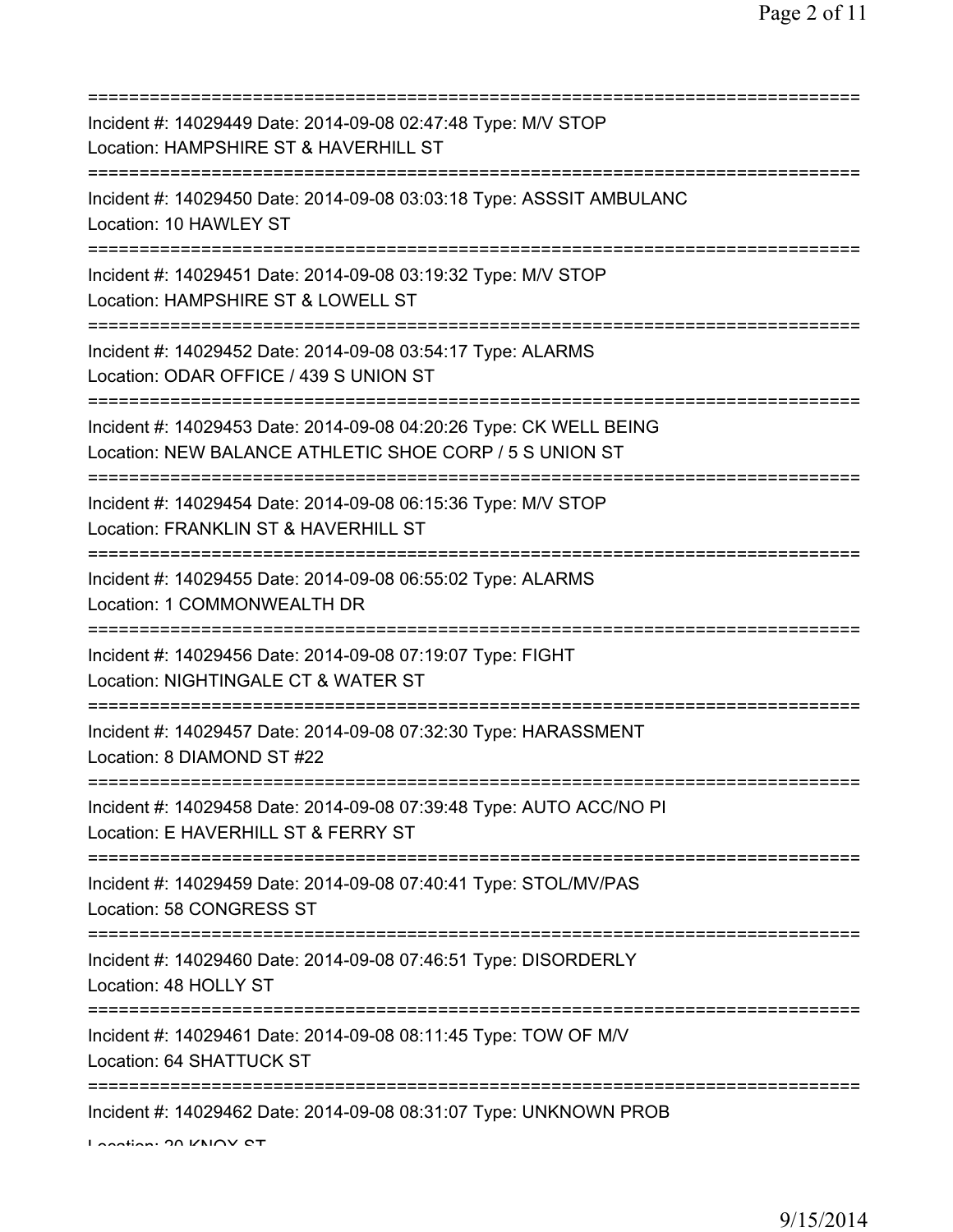| Incident #: 14029463 Date: 2014-09-08 08:34:26 Type: GENERAL SERV<br>Location: 123 OLIVE AV<br>--------------                               |
|---------------------------------------------------------------------------------------------------------------------------------------------|
| Incident #: 14029464 Date: 2014-09-08 08:48:23 Type: M/V STOP<br>Location: S BROADWAY & SALEM ST<br>========================                |
| Incident #: 14029465 Date: 2014-09-08 08:50:25 Type: M/V STOP<br>Location: CARVER ST & MERRIMACK ST<br>:======================              |
| Incident #: 14029466 Date: 2014-09-08 09:34:31 Type: MAL DAMAGE<br>Location: 89 BROMFIELD ST<br>=====================================       |
| Incident #: 14029467 Date: 2014-09-08 09:54:02 Type: M/V STOP<br>Location: 320 HAVERHILL ST                                                 |
| Incident #: 14029468 Date: 2014-09-08 10:02:04 Type: ALARMS<br>Location: GREATER LAWRENCE CAC ADMIN / 305 ESSEX ST<br>=============         |
| Incident #: 14029469 Date: 2014-09-08 10:06:46 Type: DISTURBANCE<br>Location: 216 BROADWAY FL 2NDFL                                         |
| Incident #: 14029470 Date: 2014-09-08 10:14:58 Type: ANIMAL COMPL<br>Location: HENNESSEY SCHOOL / 122 HANCOCK ST                            |
| Incident #: 14029471 Date: 2014-09-08 10:20:46 Type: TOW OF M/V<br>Location: 309 SALEM ST                                                   |
| Incident #: 14029472 Date: 2014-09-08 10:22:18 Type: GENERAL SERV<br>Location: 192 PARK ST                                                  |
| Incident #: 14029473 Date: 2014-09-08 10:31:48 Type: M/V STOP<br>Location: 216 BROADWAY                                                     |
| ====================================<br>Incident #: 14029474 Date: 2014-09-08 10:35:37 Type: M/V STOP<br>Location: CENTRE ST & HAMPSHIRE ST |
| Incident #: 14029475 Date: 2014-09-08 10:45:09 Type: M/V STOP<br>Location: HAVERHILL ST & WEST ST                                           |
| Incident #: 14029476 Date: 2014-09-08 10:45:56 Type: M/V STOP                                                                               |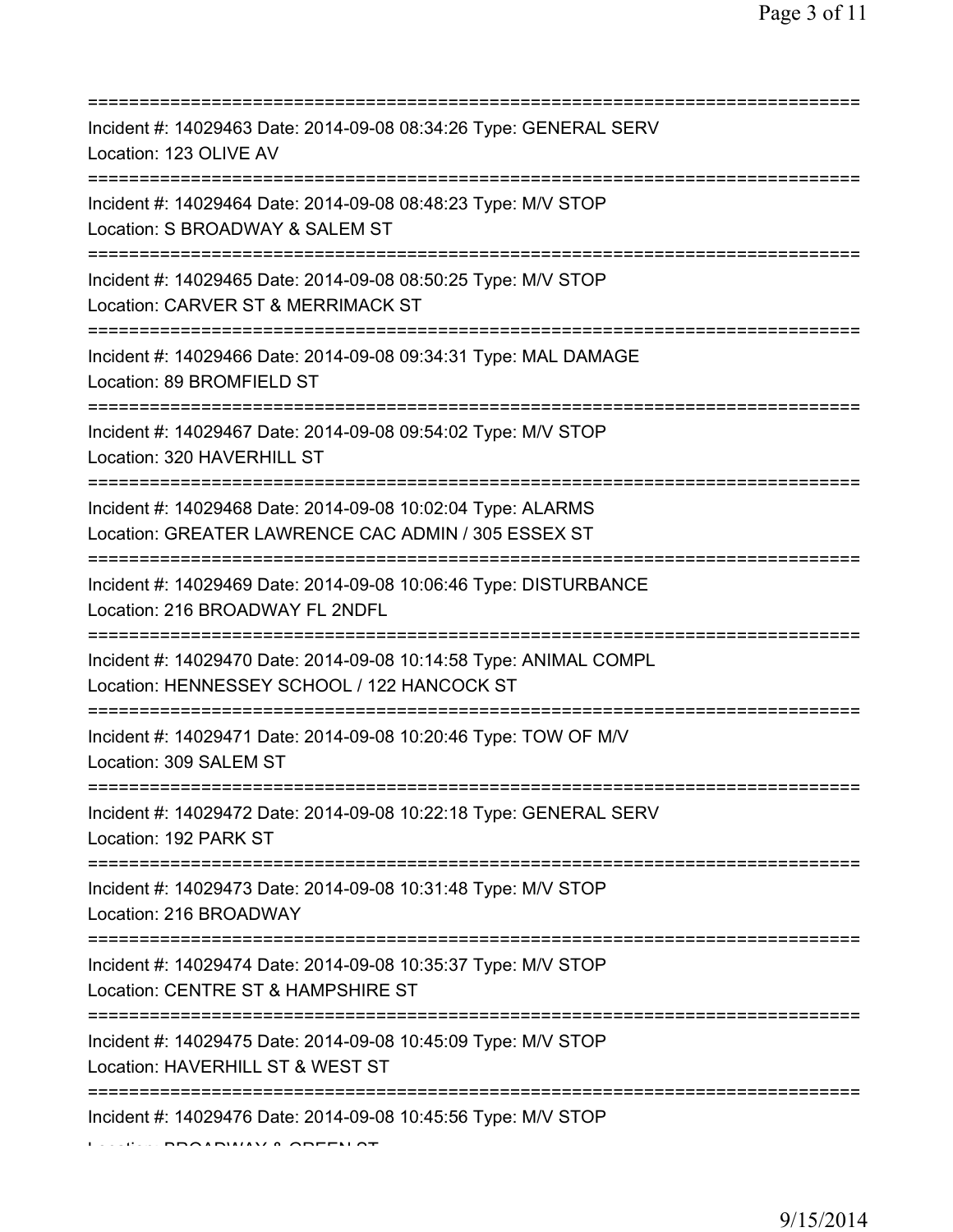=========================================================================== Incident #: 14029477 Date: 2014-09-08 10:47:26 Type: MV/BLOCKING Location: 14 FARLEY ST =========================================================================== Incident #: 14029478 Date: 2014-09-08 10:50:17 Type: DISTURBANCE Location: 87 PARK ST =========================================================================== Incident #: 14029479 Date: 2014-09-08 10:51:11 Type: GUN CALL Location: 43 WHITMAN ST =========================================================================== Incident #: 14029480 Date: 2014-09-08 10:51:45 Type: GENERAL SERV Location: 31 WOODLAND ST FL 1 =========================================================================== Incident #: 14029482 Date: 2014-09-08 11:04:23 Type: AUTO ACC/NO PI Location: TD BANKNORTH MA / 450 ESSEX ST =========================================================================== Incident #: 14029481 Date: 2014-09-08 11:04:24 Type: INVEST CONT Location: 354 MERRIMACK ST =========================================================================== Incident #: 14029483 Date: 2014-09-08 11:21:48 Type: M/V STOP Location: 220 MERRIMACK ST =========================================================================== Incident #: 14029484 Date: 2014-09-08 11:22:58 Type: MAL DAMAGE Location: TD BANKNORTH MA / 450 ESSEX ST =========================================================================== Incident #: 14029485 Date: 2014-09-08 11:24:17 Type: M/V STOP Location: HAMPSHIRE ST & VALLEY ST =========================================================================== Incident #: 14029486 Date: 2014-09-08 11:25:31 Type: ALARM/HOLD Location: REYES RESD / 89 BROMFIELD ST =========================================================================== Incident #: 14029487 Date: 2014-09-08 11:41:38 Type: NOISE ORD Location: 90 LOWELL ST =========================================================================== Incident #: 14029488 Date: 2014-09-08 11:43:50 Type: AUTO ACC/NO PI Location: LAWRENCE SENIOR CENTER / 155 HAVERHILL ST =========================================================================== Incident #: 14029489 Date: 2014-09-08 11:44:49 Type: M/V STOP Location: 18 HIGH ST =========================================================================== Incident #: 14029490 Date: 2014-09-08 11:57:32 Type: SUS PERS/MV Location: BROADWAY & CONCORD ST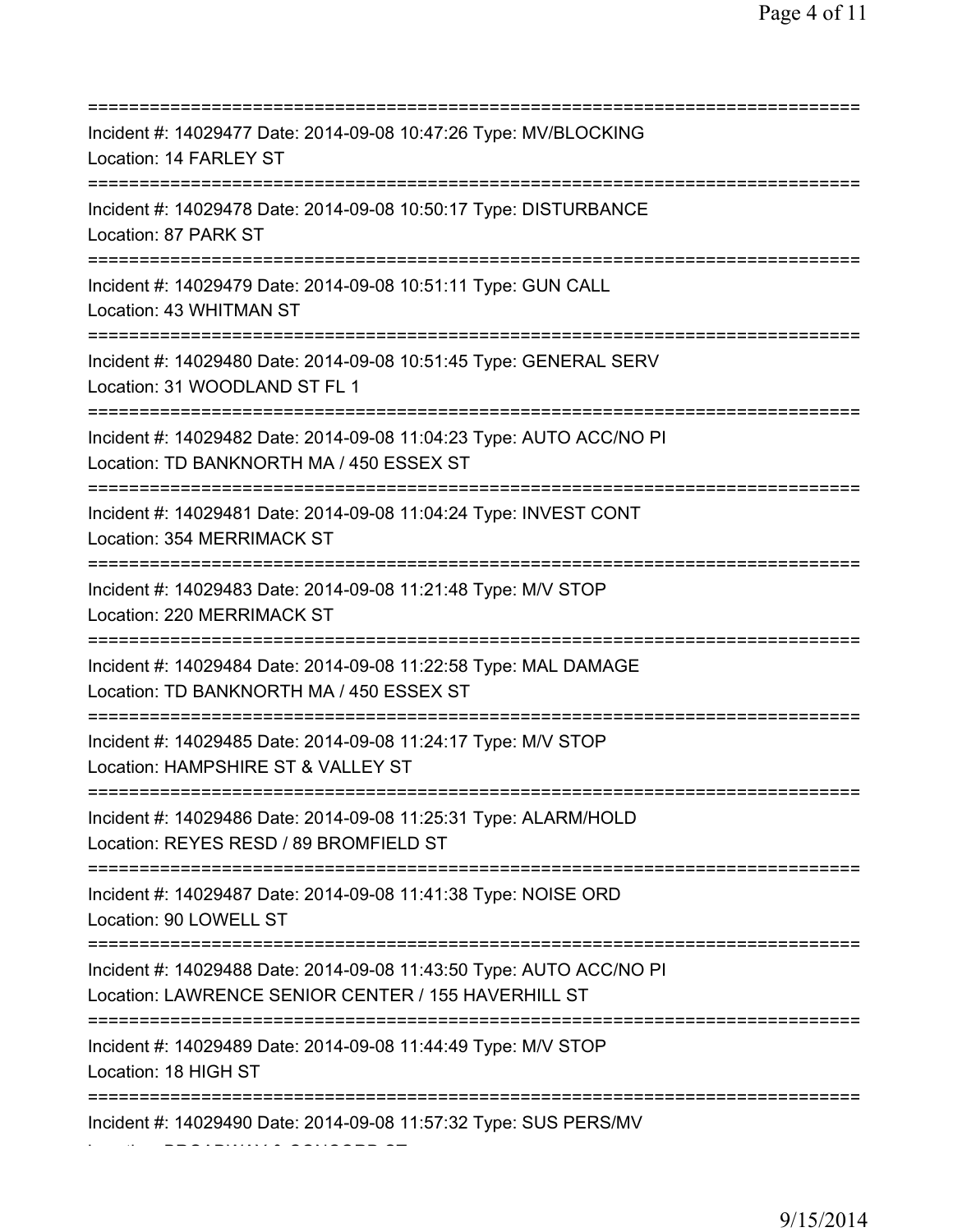=========================================================================== Incident #: 14029491 Date: 2014-09-08 11:59:12 Type: RECOV/STOL/MV Location: 3 JASPER ST =========================================================================== Incident #: 14029492 Date: 2014-09-08 12:02:56 Type: HIT & RUN M/V Location: 20 KNOX ST =========================================================================== Incident #: 14029494 Date: 2014-09-08 12:05:48 Type: BUILDING CHK Location: 14 MIDDLEBURY ST =========================================================================== Incident #: 14029493 Date: 2014-09-08 12:07:50 Type: HIT & RUN M/V Location: 378 LOWELL ST =========================================================================== Incident #: 14029495 Date: 2014-09-08 12:09:27 Type: ALARMS Location: 43 SHAW ST =========================================================================== Incident #: 14029496 Date: 2014-09-08 12:14:04 Type: 209A/VIOLATION Location: 43 WHITMAN ST =========================================================================== Incident #: 14029497 Date: 2014-09-08 12:17:00 Type: AUTO ACC/NO PI Location: SHALLOM AUTO / 5 MERRIMACK ST =========================================================================== Incident #: 14029498 Date: 2014-09-08 12:25:45 Type: INVESTIGATION Location: 471 BROADWAY =========================================================================== Incident #: 14029499 Date: 2014-09-08 12:42:32 Type: KEEP PEACE Location: 134 OXFORD ST FL 2 =========================================================================== Incident #: 14029500 Date: 2014-09-08 13:04:50 Type: SUS PERS/MV Location: 266 BROADWAY =========================================================================== Incident #: 14029501 Date: 2014-09-08 13:09:28 Type: STOL/MV/PAS Location: 378 PARK ST =========================================================================== Incident #: 14029502 Date: 2014-09-08 13:13:24 Type: INVESTIGATION Location: 242 HAVERHILL ST =========================================================================== Incident #: 14029503 Date: 2014-09-08 13:14:10 Type: SUS PERS/MV Location: 11 DAISY ST =========================================================================== Incident #: 14029504 Date: 2014-09-08 13:15:17 Type: M/V STOP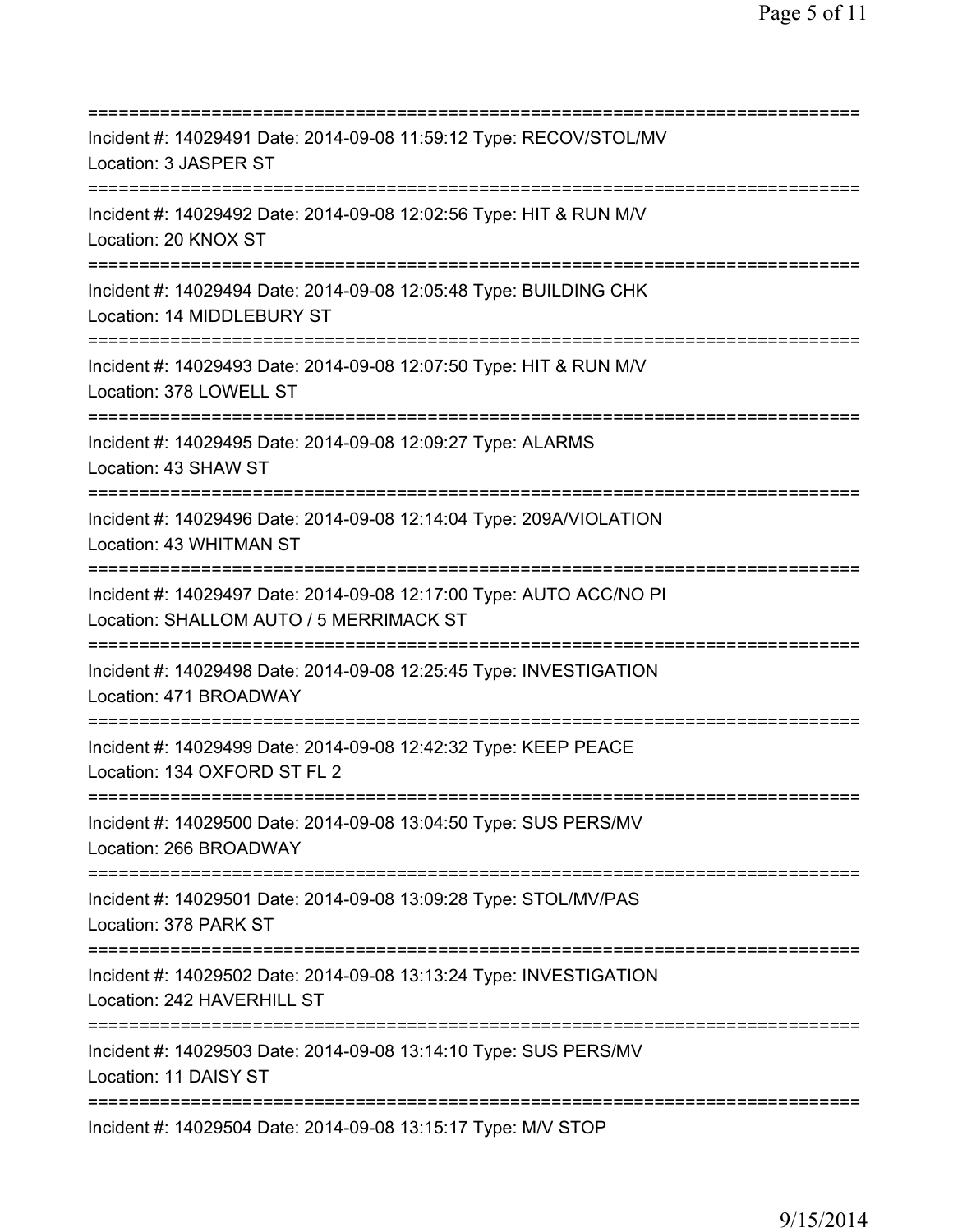=========================================================================== Incident #: 14029505 Date: 2014-09-08 13:19:34 Type: SUS PERS/MV Location: BRADFORD ST & BROADWAY =========================================================================== Incident #: 14029506 Date: 2014-09-08 13:31:46 Type: GENERAL SERV Location: 14 BLAKELIN ST =========================================================================== Incident #: 14029507 Date: 2014-09-08 13:37:58 Type: HIT & RUN M/V Location: HANCOCK ST =========================================================================== Incident #: 14029509 Date: 2014-09-08 13:38:49 Type: DISTURBANCE Location: SOVERIGN BANK / 460 S UNION ST =========================================================================== Incident #: 14029508 Date: 2014-09-08 13:39:16 Type: TOW/ABANDONED Location: 295 COMMON ST =========================================================================== Incident #: 14029510 Date: 2014-09-08 13:45:08 Type: M/V STOP Location: ESSEX ST & JACKSON ST =========================================================================== Incident #: 14029511 Date: 2014-09-08 14:12:20 Type: ALARM/BURG Location: COLAZZO RESD / 148 BERNARD AV =========================================================================== Incident #: 14029512 Date: 2014-09-08 14:23:35 Type: SUS PERS/MV Location: 37 FARLEY ST =========================================================================== Incident #: 14029513 Date: 2014-09-08 14:26:08 Type: ANIMAL COMPL Location: 5 HAVERHILL ST =========================================================================== Incident #: 14029514 Date: 2014-09-08 14:38:28 Type: M/V STOP Location: 5 EXETER ST =========================================================================== Incident #: 14029515 Date: 2014-09-08 14:41:48 Type: SUS PERS/MV Location: CHESTER ST & DAVIS ST =========================================================================== Incident #: 14029516 Date: 2014-09-08 14:51:15 Type: E911 HANGUP Location: 45 WEST ST =========================================================================== Incident #: 14029517 Date: 2014-09-08 14:59:30 Type: M/V STOP Location: BROADWAY & PARK ST =========================================================================== Incident #: 14029518 Date: 2014-09-08 15:00:03 Type: M/V STOP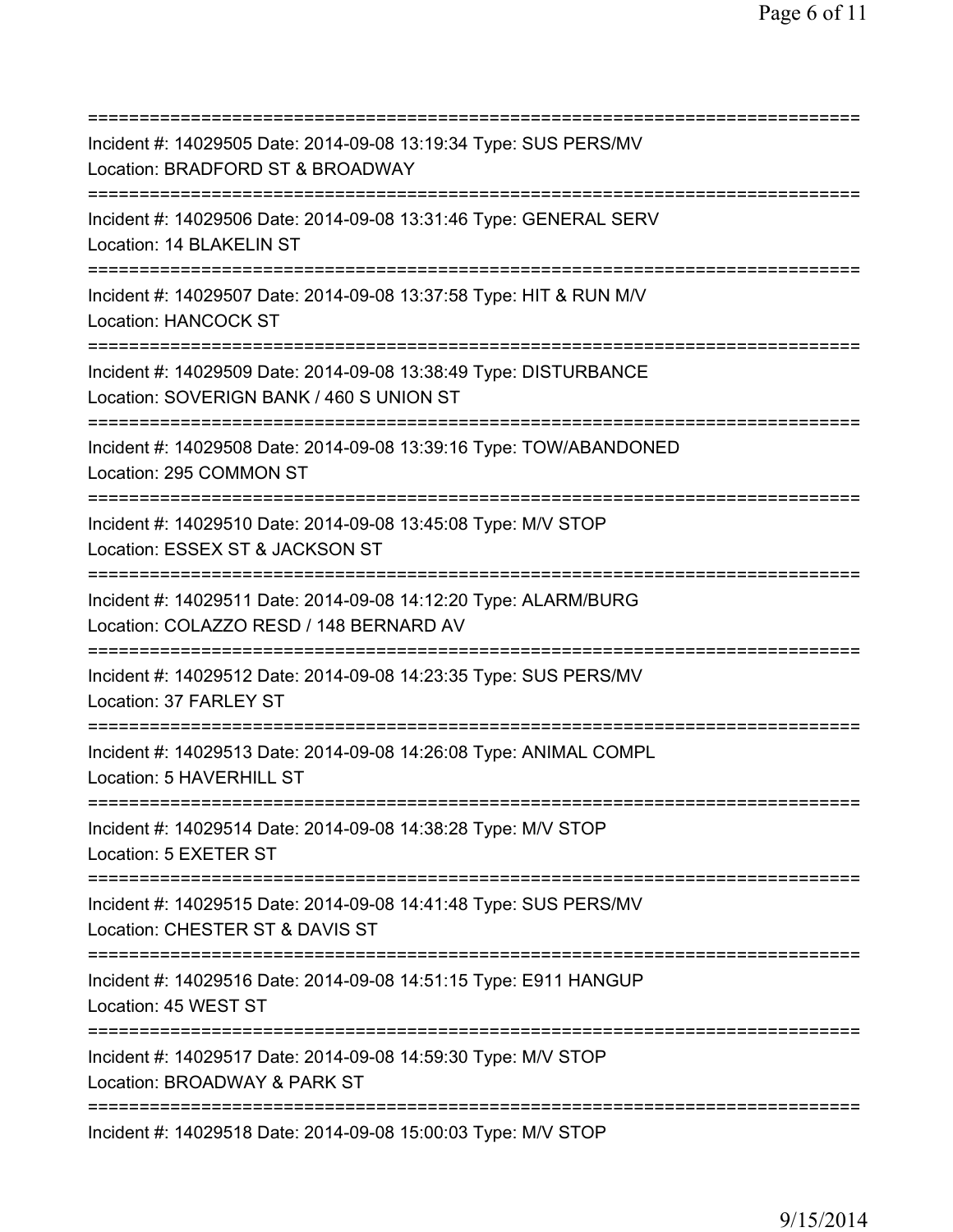Location: ANDOVER ST & S UNION ST =========================================================================== Incident #: 14029519 Date: 2014-09-08 15:05:36 Type: M/V STOP Location: BOXFORD ST & WINTHROP AV =========================================================================== Incident #: 14029520 Date: 2014-09-08 15:10:46 Type: M/V STOP Location: BROADWAY & TREMONT ST =========================================================================== Incident #: 14029521 Date: 2014-09-08 15:27:34 Type: M/V STOP Location: BENNETT ST & WATER ST =========================================================================== Incident #: 14029522 Date: 2014-09-08 15:31:22 Type: M/V STOP Location: BRADFORD ST & BROADWAY =========================================================================== Incident #: 14029523 Date: 2014-09-08 15:35:44 Type: KEEP PEACE Location: 216 BROADWAY #2 =========================================================================== Incident #: 14029525 Date: 2014-09-08 15:38:11 Type: SUS PERS/MV Location: 380 MARKET ST =========================================================================== Incident #: 14029524 Date: 2014-09-08 15:38:39 Type: DK (DRUNK) Location: 167 S UNION ST =========================================================================== Incident #: 14029526 Date: 2014-09-08 15:42:42 Type: STOLEN PROP Location: 599 CANAL ST =========================================================================== Incident #: 14029527 Date: 2014-09-08 15:49:43 Type: ASSIST FIRE Location: 245 BROADWAY =========================================================================== Incident #: 14029528 Date: 2014-09-08 16:00:06 Type: TRESPASSING Location: CVS PHARMACY / 266 BROADWAY =========================================================================== Incident #: 14029529 Date: 2014-09-08 16:27:14 Type: AUTO ACC/NO PI Location: CITIZENS BANK / 160 WINTHROP AV =========================================================================== Incident #: 14029530 Date: 2014-09-08 16:40:06 Type: DOMESTIC/PROG Location: 107 OXFORD ST FL 2NDFL =========================================================================== Incident #: 14029531 Date: 2014-09-08 16:41:09 Type: SUS PERS/MV Location: METROPOLITAN AUTO BODY / 341 S BROADWAY ===========================================================================

Incident #: 14029532 Date: 2014 09 08 16:52:08 Type: B&E/MV/PAST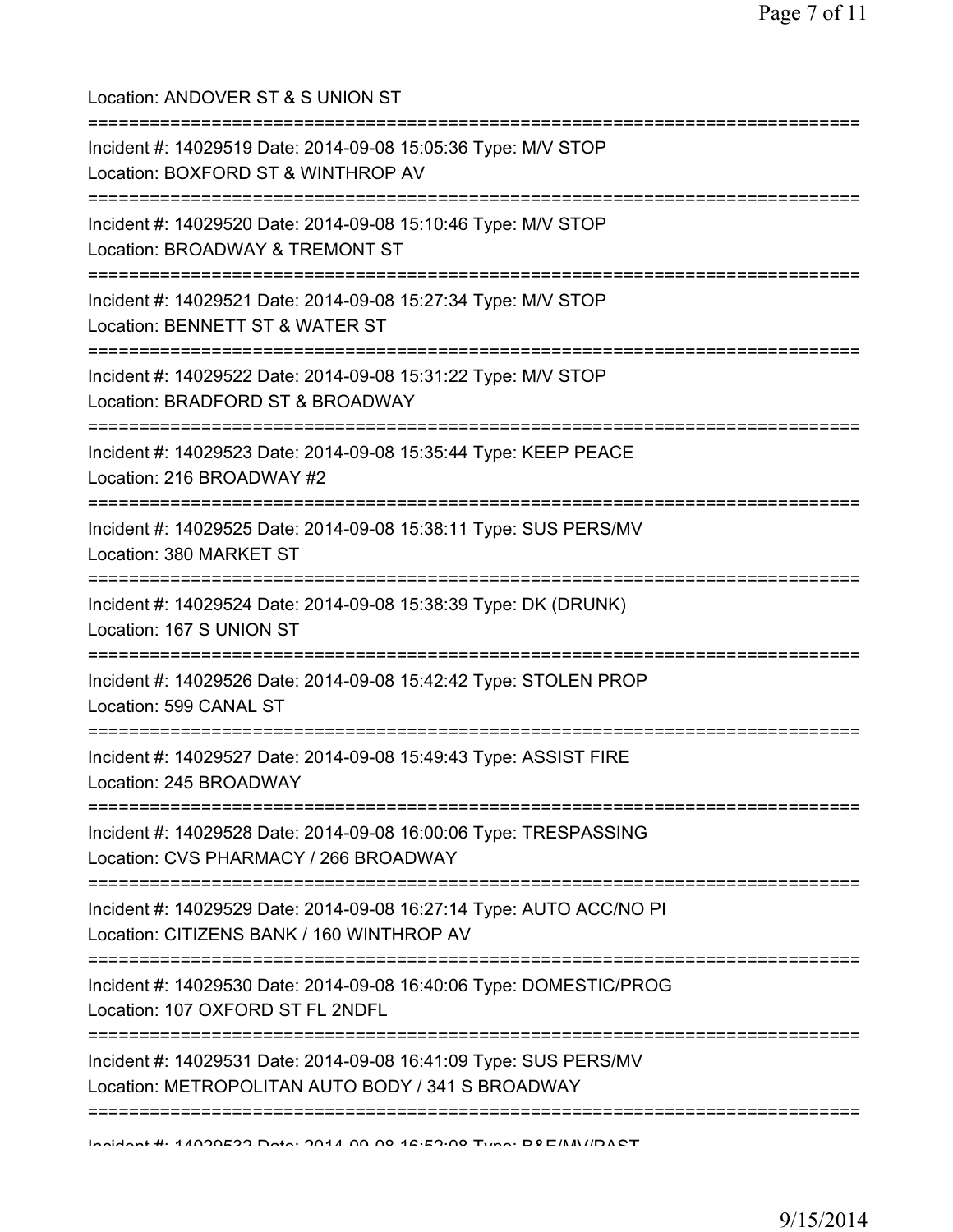Location: 2 MUSEUM SQ

| Incident #: 14029533 Date: 2014-09-08 17:24:10 Type: DRUG VIO<br>Location: MYRTLE ST & WILLOW ST        |
|---------------------------------------------------------------------------------------------------------|
| Incident #: 14029534 Date: 2014-09-08 17:48:31 Type: M/V STOP<br>Location: MARSTON ST & STORROW ST      |
| Incident #: 14029535 Date: 2014-09-08 17:57:33 Type: DISTURBANCE<br>Location: 77 S UNION ST FL 2ND      |
| Incident #: 14029536 Date: 2014-09-08 17:59:54 Type: ALARM/HOLD<br>Location: TACO BELL / 79 WINTHROP AV |
| Incident #: 14029537 Date: 2014-09-08 18:15:19 Type: MEDIC SUPPORT<br><b>Location: MILL ST</b>          |
| Incident #: 14029538 Date: 2014-09-08 18:23:09 Type: SUS PERS/MV<br>Location: MADISON ST & MT VERNON ST |
| Incident #: 14029539 Date: 2014-09-08 18:35:49 Type: FIGHT<br>Location: 60 BROOK ST                     |
| Incident #: 14029540 Date: 2014-09-08 18:40:18 Type: TOW OF M/V<br>Location: BEACON ST & MT VERNON ST   |
| Incident #: 14029541 Date: 2014-09-08 18:43:32 Type: GENERAL SERV<br>Location: 380 BROADWAY             |
| Incident #: 14029542 Date: 2014-09-08 18:47:21 Type: DISTURBANCE<br>Location: 10 WILLOW ST              |
| Incident #: 14029543 Date: 2014-09-08 18:51:14 Type: A&B PAST<br><b>Location: ONE GENERAL ST</b>        |
| Incident #: 14029544 Date: 2014-09-08 19:00:16 Type: TOW OF M/V<br>Location: ALLSTON ST & WOODLAND ST   |
| Incident #: 14029546 Date: 2014-09-08 19:02:33 Type: LARCENY/PAST<br>Location: 210 BAILEY ST #2 FL 2    |
|                                                                                                         |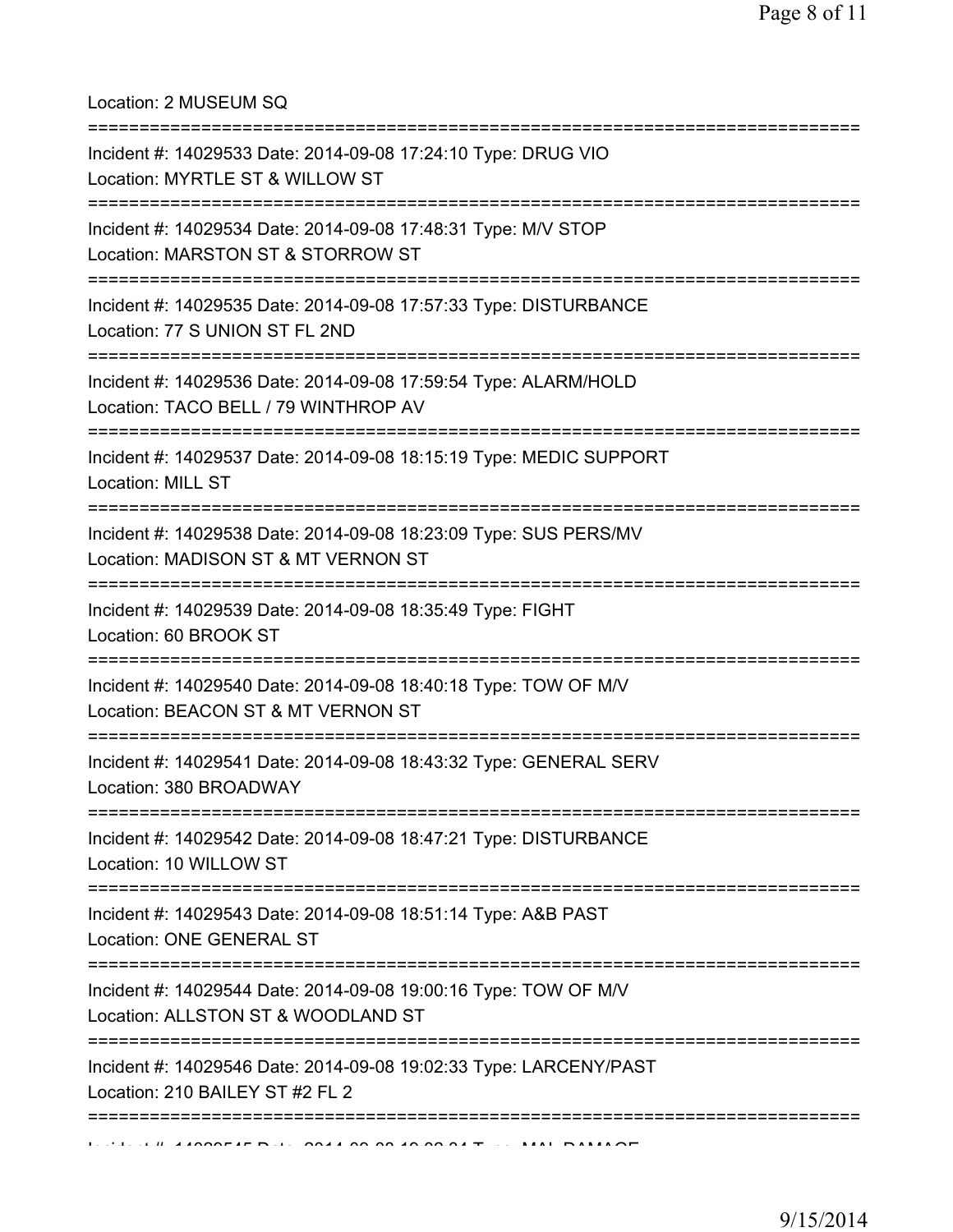Location: 32 LAWRENCE ST #25 =========================================================================== Incident #: 14029547 Date: 2014-09-08 19:08:49 Type: SUS PERS/MV Location: 212 BOXFORD ST =========================================================================== Incident #: 14029548 Date: 2014-09-08 19:18:32 Type: M/V STOP Location: WALGREENS / 220 S BROADWAY =========================================================================== Incident #: 14029549 Date: 2014-09-08 19:25:58 Type: ASSSIT OTHER PD Location: 195 LOWELL ST =========================================================================== Incident #: 14029550 Date: 2014-09-08 19:28:16 Type: GENERAL SERV Location: 26 TREMONT ST FL 2 =========================================================================== Incident #: 14029551 Date: 2014-09-08 19:35:55 Type: TEST QED Location: 18 BELLEVUE ST =========================================================================== Incident #: 14029552 Date: 2014-09-08 19:36:53 Type: TRESPASSING Location: 24-26 AVON ST =========================================================================== Incident #: 14029553 Date: 2014-09-08 19:37:45 Type: TOW OF M/V Location: 50 BROADWAY =========================================================================== Incident #: 14029554 Date: 2014-09-08 19:47:39 Type: M/V STOP Location: BRADFORD ST & HAMPSHIRE ST =========================================================================== Incident #: 14029555 Date: 2014-09-08 19:54:53 Type: M/V STOP Location: 333 HAVERHILL ST =========================================================================== Incident #: 14029556 Date: 2014-09-08 20:01:20 Type: GENERAL SERV Location: 272 E HAVERHILL ST =========================================================================== Incident #: 14029557 Date: 2014-09-08 20:08:09 Type: DOMESTIC/PROG Location: 21 NEWTON ST FL 2 =========================================================================== Incident #: 14029558 Date: 2014-09-08 20:27:48 Type: DRUG VIO Location: PEMBERTON PARK / null =========================================================================== Incident #: 14029559 Date: 2014-09-08 20:36:33 Type: M/V STOP Location: BROOKLINE ST & MARSTON ST =========================================================================== Incident #: 14029560 Date: 2014 09 08 20:57:56 Type: INVESTIGATION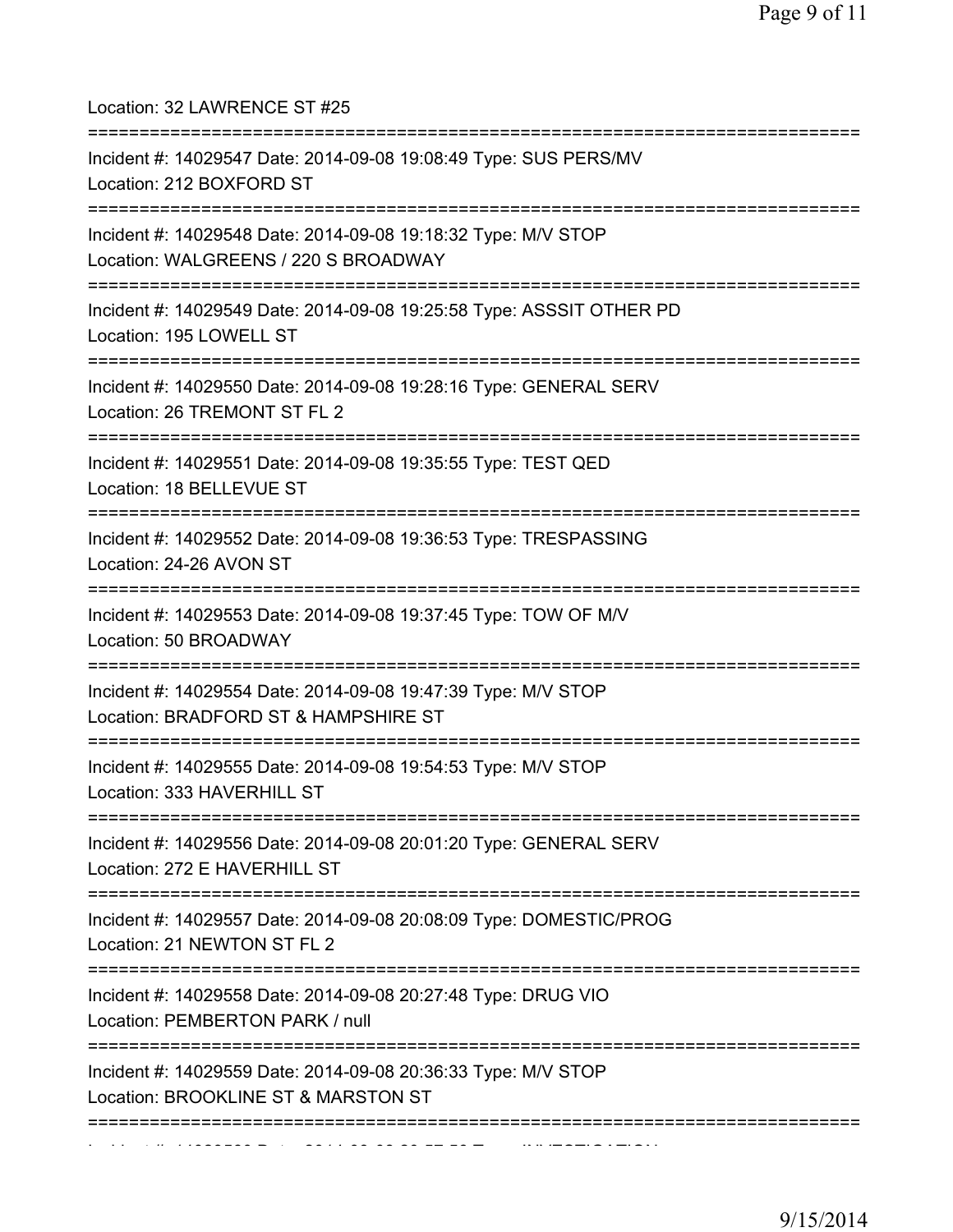Location: 90 LOWELL ST

| Incident #: 14029561 Date: 2014-09-08 20:59:22 Type: MAL DAMAGE<br>Location: ELM ST & LINCOLN CT                |
|-----------------------------------------------------------------------------------------------------------------|
| Incident #: 14029562 Date: 2014-09-08 21:06:14 Type: NEIGHBOR PROB<br>Location: 77 BOXFORD ST FL 3              |
| Incident #: 14029563 Date: 2014-09-08 21:07:02 Type: GANG<br><b>Location: BROOK ST</b>                          |
| Incident #: 14029564 Date: 2014-09-08 21:21:15 Type: SUS PERS/MV<br>Location: 54 EATON ST                       |
| Incident #: 14029565 Date: 2014-09-08 21:24:24 Type: M/V STOP<br>Location: LAWRENCE ST & LOWELL ST              |
| Incident #: 14029567 Date: 2014-09-08 21:51:02 Type: GENERAL SERV<br>Location: 3 NEWTON ST #1                   |
| Incident #: 14029566 Date: 2014-09-08 21:51:08 Type: HIT & RUN M/V<br>Location: 310 HIGH ST                     |
| Incident #: 14029568 Date: 2014-09-08 21:55:02 Type: M/V STOP<br>Location: HAVERHILL ST & WEST ST               |
| Incident #: 14029569 Date: 2014-09-08 22:09:27 Type: ALARMS<br><b>Location: 51 LAWRENCE ST</b>                  |
| Incident #: 14029570 Date: 2014-09-08 22:21:52 Type: M/V STOP<br><b>Location: HIGH ST</b>                       |
| Incident #: 14029571 Date: 2014-09-08 22:31:01 Type: ALARM/BURG<br>Location: OLIVER / 183 HAVERHILL ST          |
| ----------<br>Incident #: 14029573 Date: 2014-09-08 22:32:37 Type: DOMESTIC/PAST<br>Location: 21 NEWTON ST FL 2 |
| Incident #: 14029572 Date: 2014-09-08 22:32:37 Type: MV/BLOCKING<br>Location: 2 YALE ST                         |
|                                                                                                                 |